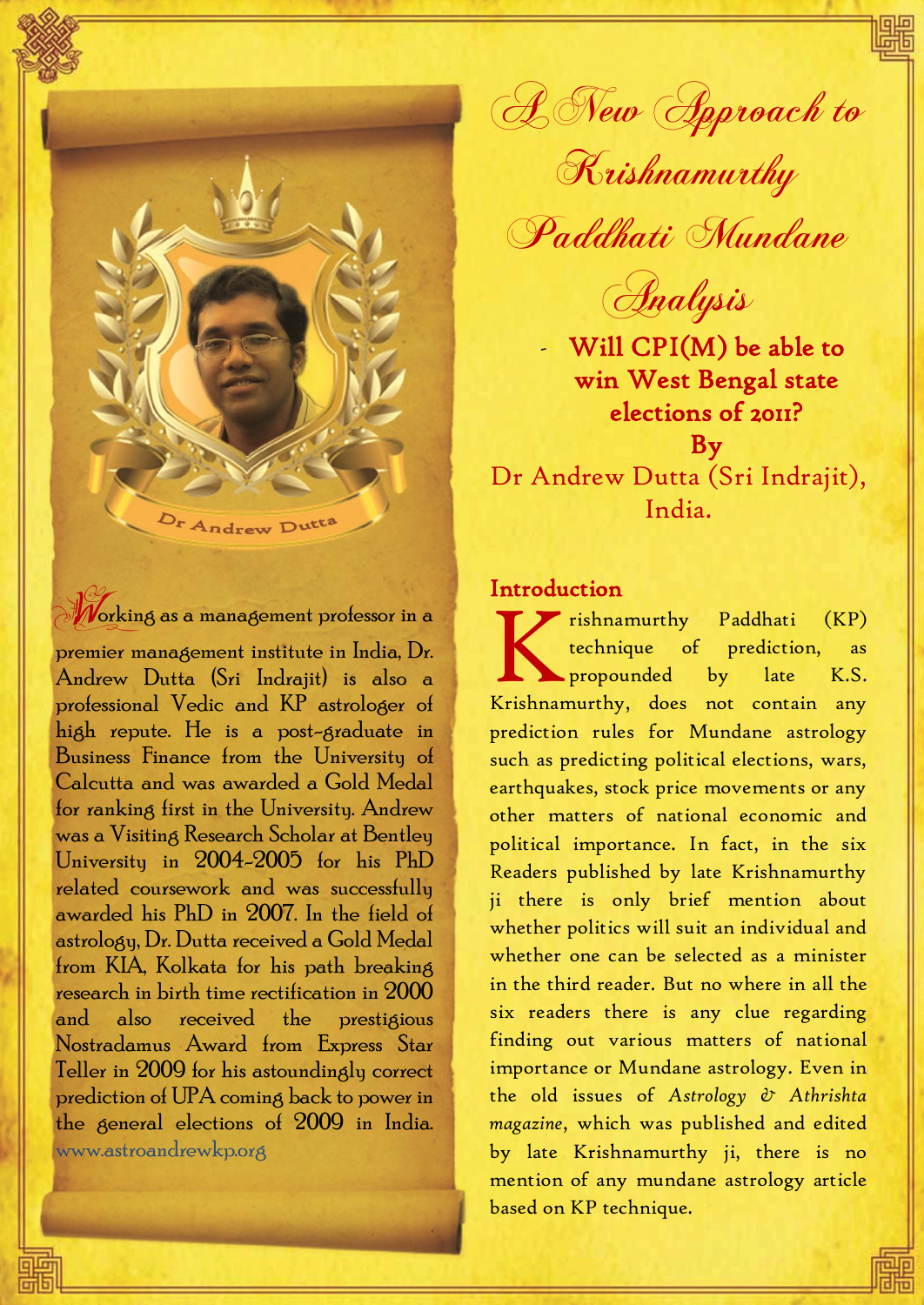On the other hand in the field of Vedic astrology there is extensive literature available for Mundane astrology. Such literature is available starting from the classical texts to modern research. These literatures give extensive rules of prediction pertaining to almost every aspect of national importance such as political elections, wars, earthquakes, stock market fluctuations, inflation-deflation, diplomatic relations, oath-taking or coronation etc.

However, KP technique is not having any such rule. Some KP astrologers try to do a horary or Prashna analysis taking a number between 1-249 for a specific query. This is not Mundane astrology but just an application of horary principles of KP applied on certain specific questions. That too, there is no original rule and some KP astrologers devise their own rules which may or may not have high degree of predictability.

Thus, *this article is a novel attempt* to make a *link between the Mundane basis of Vedic astrology and application of KP rules*. Probably, this is the first of its kind attempt being made in this regard with reference to a forthcoming election in the Indian state of West Bengal sometime in the month of May 2011. the article will be using the Hindu New Year chart of 2011 and applying the classical KP rules of winning elections and modern rules. The efficacy of this method can be known only after the declaration of the election results in May-June 2011.

#### The Context

West Bengal, which lies in the Eastern part of India has a Left Front government headed by the CPI(M) which has been uninterruptedly in office since 1977. It has won elections for seven consecutive terms. Late *Jyoti Basu*, the longest serving Chief Minister of any Indian state, laid down office after being the Chief Minister uninterruptedly for 23 years. After him, *Sri Buddhadeb Bhattacharya* was sworn in as the new Chief Minister on November 6, 2000. In the 2006 elections, the CPI(M) won 176 seats and the total strength of the Left Front in an assembly of 294 is 235. There are ten parties in the Left Front coalition.

The All India Trinamool Congress (abbreviated TMC or less commonly AITC, and also known as the Trinamool Congress, formerly West Bengal Trinamool Congress) is a [political party](http://en.wikipedia.org/wiki/Political_party) in [India.](http://en.wikipedia.org/wiki/India) Founded on 1 January 1998, it consisted largely of defectors from the [Indian National Congress](http://en.wikipedia.org/wiki/Indian_National_Congress) in West Bengal. The party is led by [Railway Minister](http://en.wikipedia.org/wiki/Minister_of_Railways_(India)) *Mamata Banerjee*. Trinamool Congress is currently the second largest member of the ruling United Progressive Alliance (UPA) coalition. TMC was formed on 22 December 1997. *Ms*. *Mamata Banerjee* formed the "*Trinamool Congress*", which was registered with the Election Commission of India during mid-December, 1997. In 2006 state elections in WB, TMC won 30 seats with Bhartiya Janata Party.

*Job Charnock* founded the city of Calcutta (now renamed as Kolkata), once the city of joy, in 1699 on behalf of the East India Trading Company. This was originally in the village of Kalikata on the bank of river Hoogly. Before the capital of India was moved to Delhi in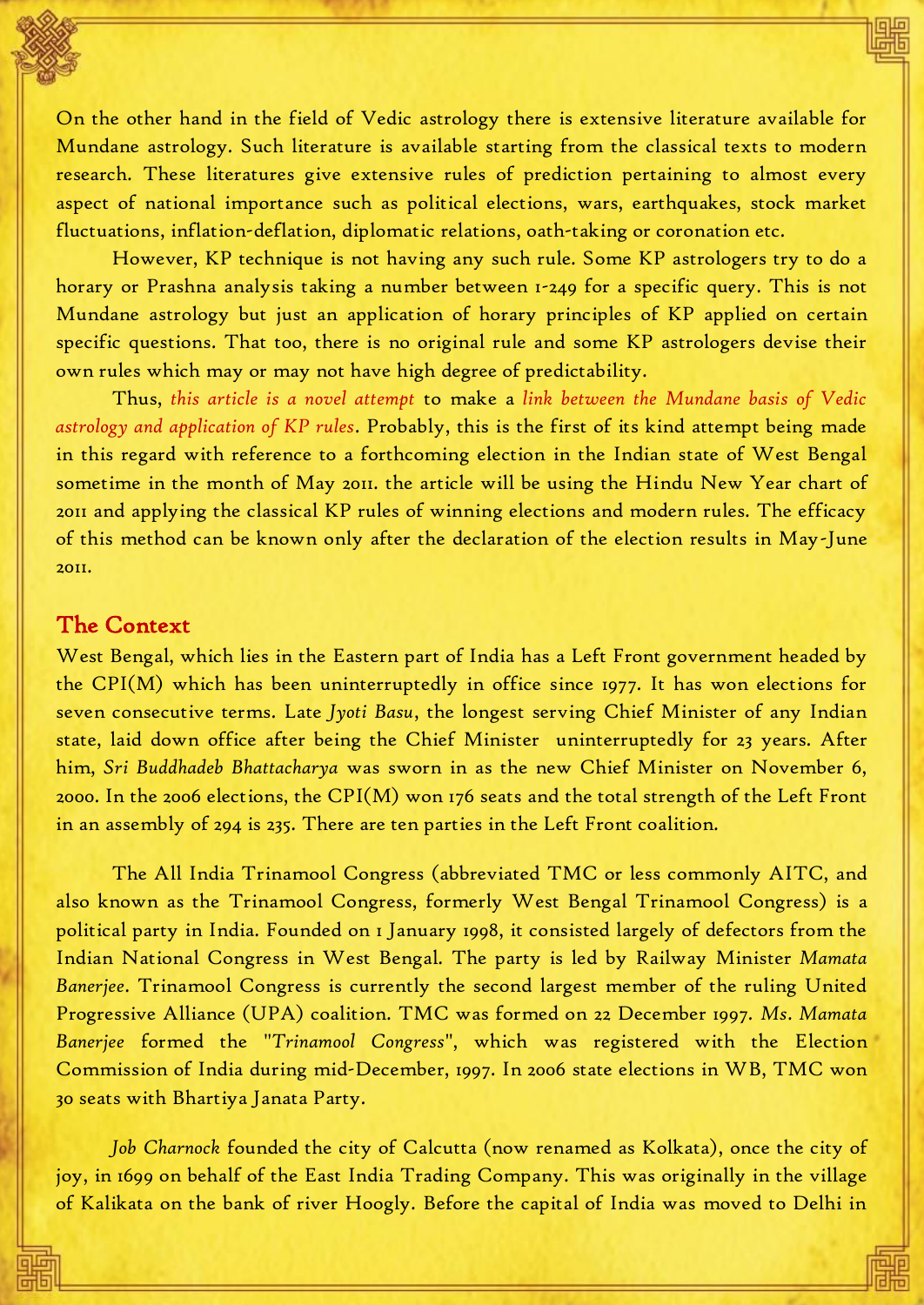1912, Kolkata served as the capital of this nation from 1722. Today Kolkata stands as the capital of WB with lots of potential and promises. Whenever Bengal has become famous, it has been because of a person who with his work has brought fame to the state itself. People from the literary works seem to be the more famous one's although there have been people who in other fields as well like arts, theater and cinemas. The most famous of all is definitely the legendary poet and *Noble Laureate Rabindranath Tagore* who won the Noble award in literature for his book of poems Geetanjali in year 1913. Another internationally acclaimed personality from Bengal was the renowned movie director *Satyajit Ray* who was awarded an honorary *Oscar* for Lifetime Achievement. *Netaji Subhash Chandra Bose*, *Khudiram Bose* and *Sarojini Naidu* were famous freedom fighters of India. They were not only respected in West Bengal, but were the leaders of freedom movement across India.

However, in various economic surveys and rankings, WB is consistently underperforming than rest of India. Increasing crime rate, poverty, de-industrialization and huge brain-drain has become a serious concern for all Bengalis in this state. The overall law and order situation in various districts is now very poor, condition of medical facilities is degrading, and huge immigrant influx from Bangladesh and downgrading of basic civic amenities is becoming intolerable for all in the State. *Therefore, West Bengal's election of 2011 will be an important determining factor for the state's progress in the new decade*.

## The Analysis

Modern research on Vedic astrology also suggests that in order to make mundane analysis, it may be a good consideration to take the time of Hindu New Year beginning (Vikram Samvat) for the Capital of the country (By extending this logic we can also consider the capital of a State). *It is pointed out by Vedic astrologers that the Hindu New Year chart shows all mundane trends for that year to come.* As this is a precise time, this should also help us to look at the prospects of a State through the rules of Krishnamurthy Paddhati. So, we have taken the time at which Hindu New Year would start in 2011 and cast the Hindu New Year chart for Calcutta using *Placidus House Division*, *Geocentric Latitude* correction and *KP Old Ayanamsa*. The KP chart and the cuspal tables are provided below.

Here we would analyze the Hindu New Year 2011 chart with the help of election rules of *Krishnamurthy Paddhati* based on modern research. *But readers must note that the Hindu New Year chart is a mundane chart, and therefore all political matters are to be seen from the 10th house of this chart.* Logically it will mean that the ruling government is the 10<sup>th</sup> cusp and the opposition is the 4 $^{\rm th}$  cusp.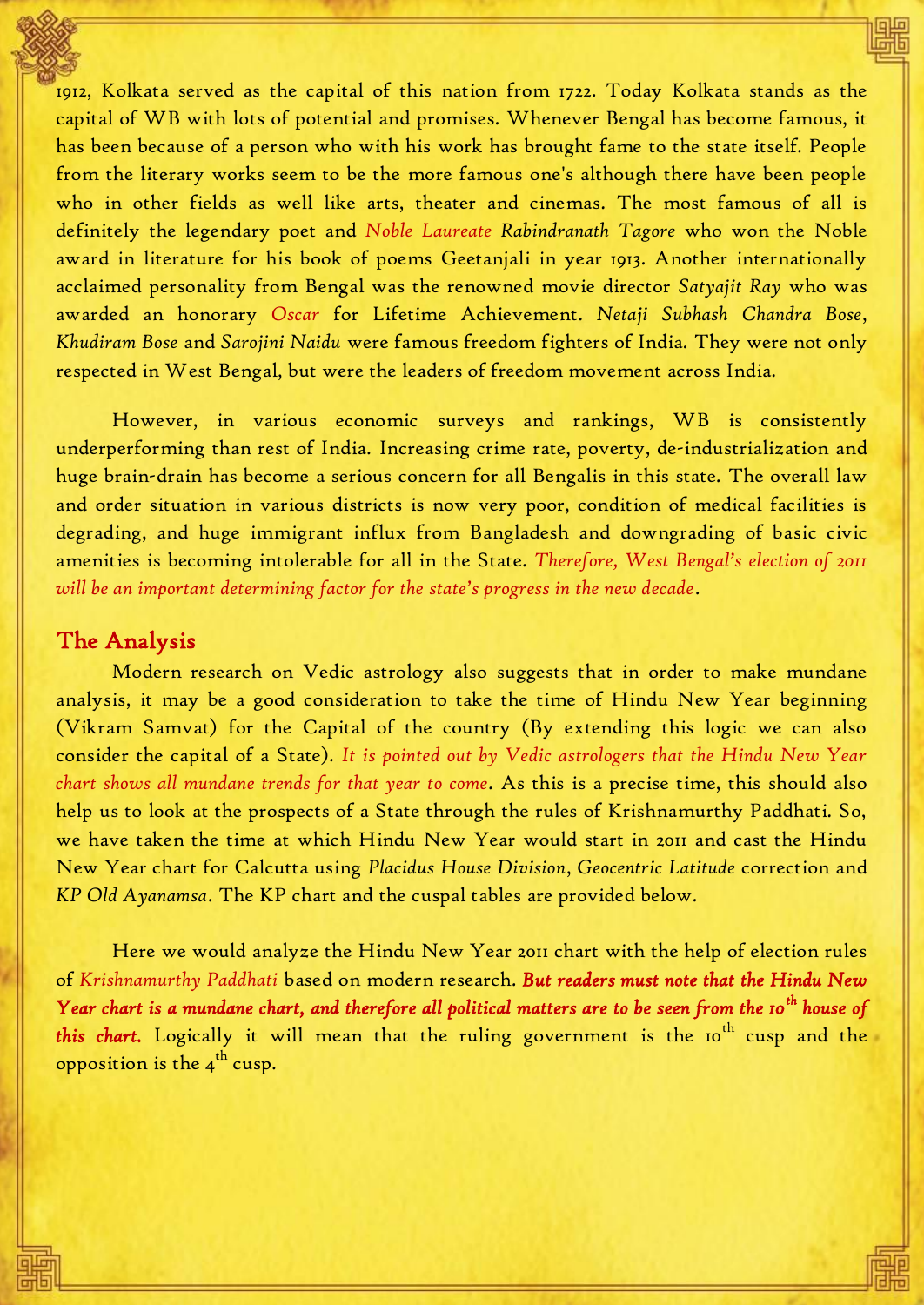| Me[R] 29:37:43<br>VI 23:56:42<br>Ju 21:48:17<br>Mo 19:35:04<br>Su 19:34:17<br>Ma 07:10:15 | VII 20:08:12                                                                                                                                                               | VIII 19:22:46 | Ke 03:28:46<br>IX 19:59:01     |
|-------------------------------------------------------------------------------------------|----------------------------------------------------------------------------------------------------------------------------------------------------------------------------|---------------|--------------------------------|
| $V$ 24:10:52<br>Ve 14:52:44                                                               | Name: Calcutta Hindu New Year 2011<br>Gender: Female<br>Date: Sunday, 03/Apr/2011<br>Time: 08:04:00 PM<br>SID: 09:13:39<br>Star: Revati, Pada 1<br>Latitude: 22:32:00 NIGI | X 22:01:53    |                                |
|                                                                                           | Longitude: 88:20:00 E<br>Place: KOLKATA (CALCUTTA), WEST<br>BENGAL, India<br>Avanamsa: 23° 55' 26"<br>Bal. Dasa: Mercury 13 Y, 3 M, 10 D                                   | XI 24:10:52   |                                |
| IV 22:01:53                                                                               |                                                                                                                                                                            |               |                                |
|                                                                                           |                                                                                                                                                                            |               | Sa[R] 19:59:12<br>XII 23:56:42 |
| III 19:59:01<br>Ra 03:28:46                                                               | II 19:22:46                                                                                                                                                                | 20:08:12      |                                |

| <b>Cuspal Positions</b>    |               |     |     |     |     |      |  |  |
|----------------------------|---------------|-----|-----|-----|-----|------|--|--|
| Cusp                       | Star(Pada)    | Sgl | Stl | Sbl | Ssl | Sssl |  |  |
| 1                          | Visakha(1)    | Ve  | Ju  | Ju  | Ju  | Ve   |  |  |
| 2                          | Jyeshta(1)    | Мa  | Me  | Ve  | Ve  | Ve   |  |  |
| 3                          | P.Ashada(2)   | Ju  | Ve  | Ra  | Mo  | Ve   |  |  |
| 4                          | Sravana(4)    | Sa  | Mo  | Ve  | Sa  | Ve   |  |  |
| 5                          | P.Bhadra(2)   | Sa  | Ju  | Me  | Кe  | Ve   |  |  |
| 6                          | Revati(3)     | Ju  | Me  | Ма  | Ve  | Ju   |  |  |
| 7                          | Bharani(3)    | Мa  | Ve  | Ju  | Ju  | Ju   |  |  |
| 8                          | Rohini(3)     | Ve  | Mo  | Me  | Sa  | Sa   |  |  |
| 9                          | Aridra(4)     | Me  | Ra  | Ма  | Mo  | Кe   |  |  |
| 10                         | Ashlesha(2)   | Mo  | Me  | Su  | Me  | Ra   |  |  |
| 11                         | P.Phalquni(4) | Su  | Ve  | Me  | Me  | Ra   |  |  |
| 12                         | Chitra(1)     | Me  | Ma  | Ma  | Ve  | Ju   |  |  |
| <b>Planetary Positions</b> |               |     |     |     |     |      |  |  |
| Planet                     | Star(Pada)    | Sgl | Stl | Sbl | Ssl | Sssl |  |  |
| Su                         | Revati(1)     | Ju  | Me  | Ve  | Ve  | Sa   |  |  |
| Mo                         | Revati(1)     | Ju  | Me  | Ve  | Ve  | Sа   |  |  |
| Ма                         | U.Bhadra(2)   | Ju  | Sa  | Me  | Sа  | Ve   |  |  |
| Me[R]                      | Revati(4)     | Ju  | Me  | Sa  | Ra  | Ve   |  |  |
| Ju                         | Revati(2)     | Ju  | Me  | Su  | Ju  | Sa   |  |  |
| Ve                         | Satabhisha(3) | Sa  | Ra  | Кe  | Ra  | Ma   |  |  |
| Sa[R]                      | Hasta(3)      | Me  | Mo  | Кe  | Ma  | Su   |  |  |
| Ra                         | Moola(2)      | Ju  | Кe  | Su  | Me  | Ra   |  |  |
| l Ke                       | Mrigasira(4)  | Me  | Ma  | Ve  | Ra  | Ra   |  |  |

For the benefit of all readers, let me reiterate the *new KP rule* of *election winning*:

If the cuspal sublord of the 10<sup>th</sup> house is signifying houses 10, 3, and 11 then one can win an *election.*

Readers must note that this is a *KP rule* which is basically meant for judging a Prashna or horary chart for an individual who would like to know whether he/she will win an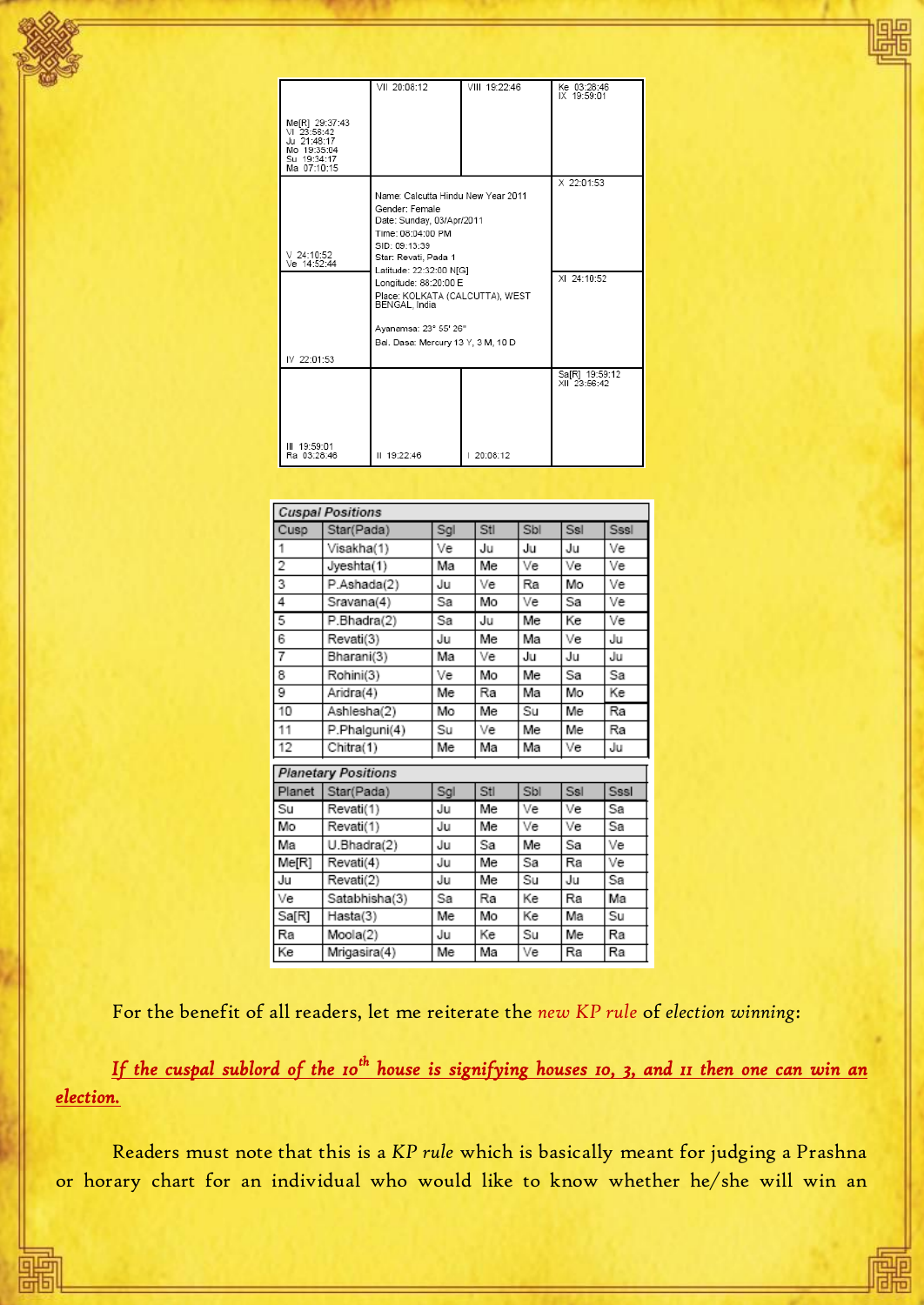election. This is not a mundane astrology rule. As an experiment however, we are only applying this rule to a Hindu New Year chart casted with KP principle.

On the other hand, the classical KP horary or Prashna rule for election winning is: *For the ruling party/querist if the 6th cusp sublord is a significator of 6th and 11 th and not signifying 5th and 12 th then the ruling party/querist will win. But if the 7th cusp sublord (cusp of the opponent/Opposition) is a significator for 5th and 12th without signifying 6th and 11th house, then the*  opponent will win. (Readers must note that some KP astrologers also include the 10<sup>th</sup> house with 6<sup>th</sup> and II<sup>th</sup>. But I am refraining from including the 10<sup>th</sup> house simply because the 10<sup>th</sup> house negates the  $II^{th}$  house by being  $I_2^{th}$  to the  $II^{th}$  house).

We would now examine the new KP rule as well as the classical rules to find out the fate of 2011 elections for West Bengal through the Hindu New Year Chart of 2011. In the HNY chart of Calcutta the 10<sup>th</sup>, 3<sup>rd</sup> and 11<sup>th</sup> cusp of the ruling CPI(M) government (actual 10<sup>th</sup> cusp of the chart) will be  $\frac{1}{2}$ th, 12<sup>th</sup> and 8<sup>th</sup> cusps respectively. Whereas, for the Opposition (actual  $4^{\text{th}}$  cusp of the chart), the winning cusps of 10-3-11 would be  $1^{\text{st}}$ ,  $6^{\text{th}}$  and  $2^{\text{nd}}$  cusps respectively. In other words, we are choosing the appropriate cusps after taking the respective 'native'

For CPI(M): The  $7^{th}$  cusp sublord is Jupiter. Jupiter is in  $5^{th}$  but in close conjunction to the 6<sup>th</sup> cusp and owns 3<sup>rd</sup> and 6<sup>th</sup> house. Jupiter is untenanted and is the cuspal sublord of 1<sup>st</sup> and 7 $^{\rm th}$  cusp. Jupiter is in Mercury star, Sun subdivision. Mercury is in 6 $^{\rm th}$  house, owning 9 $^{\rm th}$ and  $12^{th}$  house. The sublord Sun is in  $5^{th}$  house, owning  $11^{th}$  house and untenanted cuspal sublord of 10<sup>th</sup> cusp.

For Opposition (TMC & Congress): The  $I<sup>st</sup>$  cusp sublord is Jupiter again. Jupiter has been analyzed for CPI(M) above.

From both sides, it appears that the balance is tilted towards the opposition and not towards CPI(M), though complete clarity is not emerging.

 We will now apply the classical KP rules to this NHY chart. For the ruling government the  $6^{\rm th}$  and  $\pi^{\rm th}$  house of 10 $^{\rm th}$  cusp will be  $3^{\rm rd}$  and  $8^{\rm th}$  houses. For the Opposition, the 6 $^{\rm th}$  and 11 $^{\rm th}$  cusps of 4 $^{\rm th}$  will be <u>9 $^{\rm th}$  and 2 $^{\rm nd}$ </u> house.

For CPI(M): The  $3^{rd}$  cusp sublord is Rahu. Rahu is in  $2^{nd}$  house. Rahu represents Jupiter and so also signifies houses of Jupiter, that is, 3<sup>rd</sup> and 6<sup>th</sup>. Rahu is in Ketu star and Sun sub. Ketu is in  $8^{th}$  house. Ketu is aspected by Mars and Saturn. Mars is in  $5^{th}$  house owning  $7^{th}$  and  $2^{nd}$  house. Saturn is in  $11^{th}$  house, owning  $4^{th}$  and  $5^{th}$  houses. Saturn aspects  $2^{nd}$ and  $9^{th}$  houses. Sun is in  $5^{th}$  house owning  $11^{th}$  and is the untenanted cuspal sublord of  $10^{th}$ cusp.

The  $8^{th}$  cusp sublord is Mercury. Mercury is in  $6^{th}$  owning  $9^{th}$  and  $12^{th}$ . Mercury is in own star and Saturn sub. Saturn is in  $\pi^{th}$  house, owning  $\boldsymbol{4}^{th}$  and  $\boldsymbol{5}^{th}$  house.

For Opposition: The 9<sup>th</sup> cusp sublord is Mars. Mars is in  $5^{th}$  house, owning  $7^{th}$  and  $2^{nd}$ house. Mars is in Saturn star, Mercury sub. Saturn is in  $11^{th}$  house owning  $4^{th}$  and  $5^{th}$  house. Saturn aspects the  $2^{nd}$  and  $9^{th}$  houses. Mercury is in  $6^{th}$  house owning  $9^{th}$  and  $12^{th}$  house.